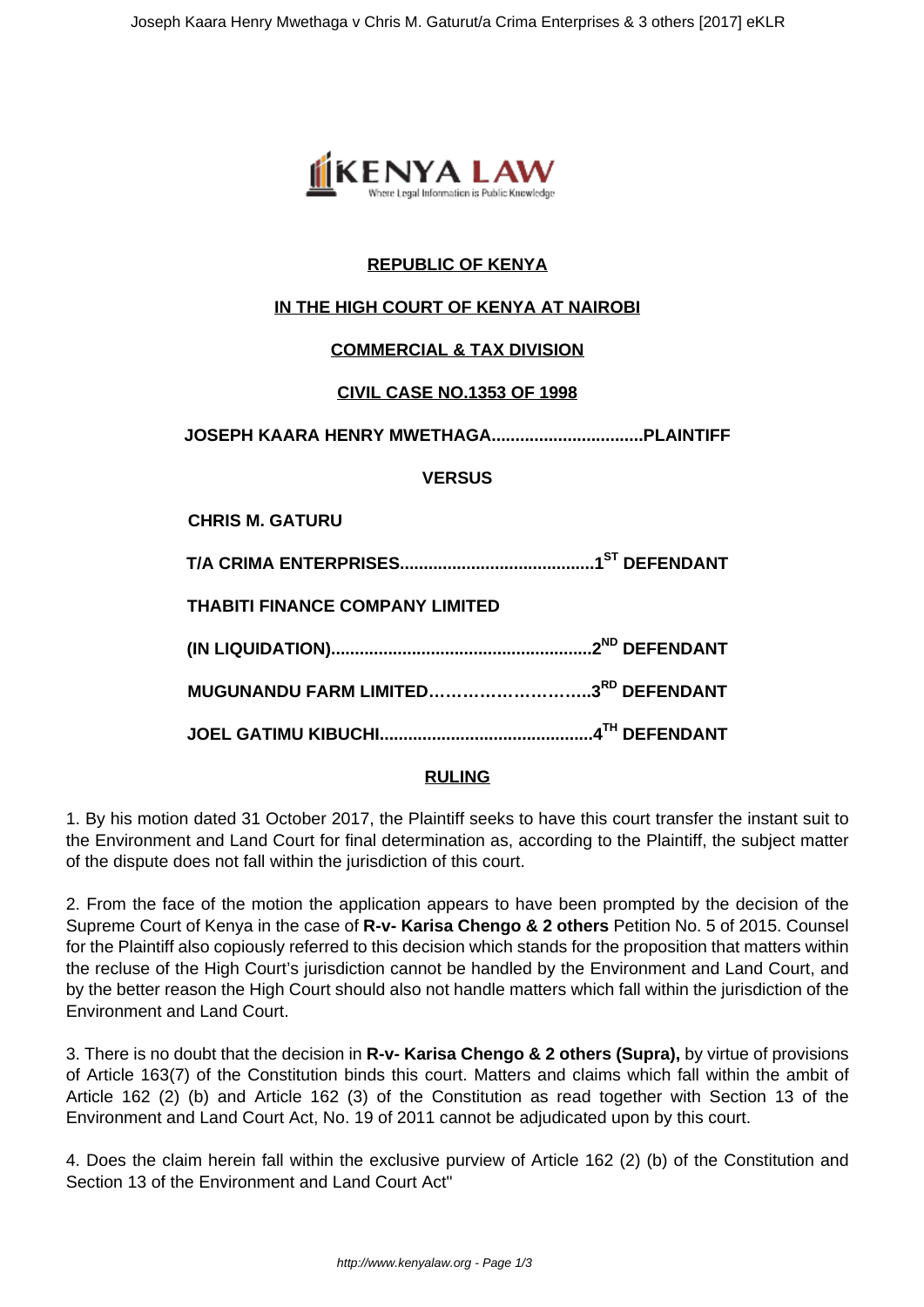5. A quick and closer look at the Plaintiff's amended statement of claim reveals that the Plaintiff seeks to challenge the exercise of a chargees statutory right of sale and the rights which accrue by virtue of such sale. The Plaintiff in his statement of claim accuses the Defendants of failure to provide accounts. The Plaintiff also indicts the Defendants with false representation. The Defendants are accused of disposing of the suit property at an under-value. The Plaintiff then seeks damages for loss of user and for the loss sustained in the course of reconstruction. There are also allegations of fraud and failure to comply with the provisions of both the Auctioneers Act and the Land Control Act. The Defendants have denied the Plaintiff's claims seriatim.

6. Counsel for the Plaintiff, Mr. Wachira was of the opinion that the matter substantively relates to land. The Defendants counsel Mr. Mocha and Mr. Ohenga held the contrary view. According to the Defendants, this is a purely commercial matter.

7. There is no doubt that a court's jurisdiction emanates from the constitutional and statutory provisions and no court should ever seek to extend or overreach its jurisdiction by craft. By the same vein as well, a jurisdictional issue is one of substance and not merely a technical one. The court when the issue arises is enjoined to wholly reflect on the claim as well as the relevant constitutional and statutory texture.

8. I must hasten in these respects to point out that not all land related matters were intended by the Constitution to be handled by the Environment and Land Court. The relevant Constitutional indexation may be fetched to Article 162(2) (b) of the Constitution which dictated the creation of the Environment and Land Court to handle disputes relating "to the environment and the use and occupation of and title to, land". The Constitution does not say that all disputes relating to land to be handled by the Environment and Land Court. The provisions of S.13 of the Environment & Land Court Act again sought to amplify the jurisdiction of this specialty court. Inter alia, the section talks of the Environment and Land Court having jurisdiction to deal with disputes relating to "public private and community land and contracts, choses in action or other instrument granting any enforceable interest in land".

9. A charge creates no interest in land. It is purely a commercial transaction. The chargee's right is in the form of a security which is enforceable in a particular manner subject to both statute and the provisions of the charge instrument. This is the gist of S.80(1) of the Land Act, 2012.

10. The Plaintiff in the instant suit has an issue with the manner in which the chargee exercised its rights of sale. It is the process that the Plaintiff questions. It is the impugned process that the Plaintiff alleges has occasioned him loss. I do not find that the Plaintiff's claim concerns or touches on any interest in land. Rather the dispute concerns the exercises of a commercial and contractual right as conferred by statute. It is not in my view even a matter of a predominant claim over land or a commercial contract. The provisions of S. 80 (1) of the Land Act are clear that a Charge creates no interest or right in land which either party to the charge instrument may claim. Any claim pegged on the charge or exercise of rights under a charge, as in this case, must be limited to the commercial nature of the transaction and no more. This applies as well in my view to any subsequent rights including a claim in damages by either party.

11. In my view, the claim herein is not primarily about land. It's about the exercise of powers conferred by statute and the consequences of such exercise. I am therefore not convinced that the application dated 30 October, 2017 is merited.

12. It is dismissed but with no order as to costs.

### **Dated, signed and delivered at Nairobi this 8th day of December, 2017.**